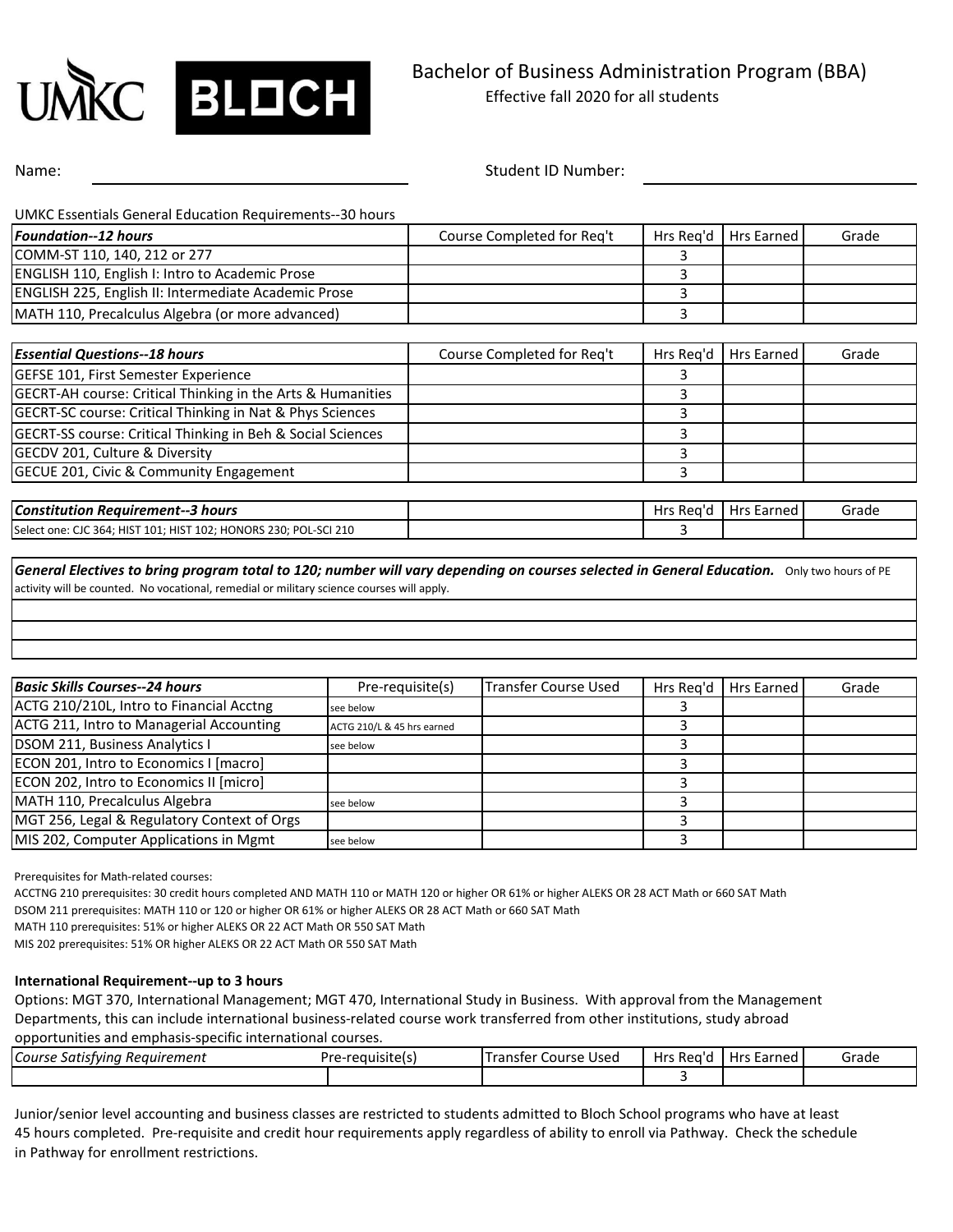| <b>Business Core--27 hours</b>                                                                                        | Pre-requisite(s)                                                                                                                       | <b>Tfer Course</b> | Hrs Rea'd | Hrs Earned | Grade |
|-----------------------------------------------------------------------------------------------------------------------|----------------------------------------------------------------------------------------------------------------------------------------|--------------------|-----------|------------|-------|
| DSOM 311, Business Analytics II                                                                                       | DSOM 211                                                                                                                               |                    |           |            |       |
| DSOM 340, Supply Chain & Operations Mgmt                                                                              | <b>DSOM 211 &amp; ECON 202</b>                                                                                                         |                    |           |            |       |
| <b>ENT 315, Entrepreneurial Mindset &amp; Opportunity</b><br>Recognition                                              |                                                                                                                                        |                    |           |            |       |
| FIN 325, Financial Management                                                                                         | <b>ACTG 210</b>                                                                                                                        |                    | ੨         |            |       |
| MGT 301, Effective Business Communication OR<br>MGT 301A, Effective Business Communication<br>for Non-native Speakers | ENGL 225, DISC 200 or equivalent AND<br>minimum 45 hours completed                                                                     |                    |           |            |       |
| MGT 332, Principles of Organizational Behavior                                                                        | MGT 301 or concurrent enrollment in MGT 301                                                                                            |                    |           |            |       |
| MKT 324, Principles of Marketing                                                                                      |                                                                                                                                        |                    |           |            |       |
| MIS 402, Information Management                                                                                       | MIS 202 & junior standing                                                                                                              |                    |           |            |       |
| MGT 471, Strategic Management                                                                                         | Completion of DSOM 326 or DSOM 340 or concurrent<br>enrollment plus completion of ACTG 211, MGT 330 or MGT<br>332, MKT 324 and FIN 325 |                    |           |            |       |

*Emphasis Area--12 hours Nine options: Analytics and Business Intelligence; Entrepreneurship and Innovation; Finance; Health Administration; Management; Marketing; Nonprofit Management; Real Estate & Supply Chain Management*

### Hrs Req'd | Hrs Earned | Grade 3 3 3 3 4. Emphasis Area Selected: Courses Toward Emphasis: 1. 2. 3.

 $\overline{\phantom{a}}$ *Interest Area--9 hours Thirteen options: Analytics and Business Intelligence; Banking and Financial Services; Corporate Accounting; Corporate Finance and Investments; Financial Management; Healthcare Management; Innovation and Design; Market Research and Analytics; Organizational Leadership; Real Estate; Sales and Business Development; Startup; Technology, Innovation and Management* 

| Tinterest Area Selected:      |           |                   |       |
|-------------------------------|-----------|-------------------|-------|
| Courses Toward Interest Area: | Hrs Reg'd | <b>Hrs Earned</b> | Grade |
| .                             |           |                   |       |
| 12.                           |           |                   |       |
| 13.                           |           |                   |       |

Disallowed:

## *Regulations and Expectations:*

\*Students are responsible for program information included on this evaluation, on their advising forms, in the UMKC Undergraduate Catalog and on the Bloch School website. Students should take time to become familiar with the policies that apply to their program. \*Minimum of 120 hours required; at least 30 hours, including 50% of business core, emphasis area and interest area courses, must be completed at UMKC. A minimum of 60 hours from UMKC is required for Latin honors eligibility.

\*Students transferring to UMKC need a 2.5 cumulative GPA to be admitted, and must maintain a 2.25 UM and in-major GPA thereafter. "Cumulative" means attempts on all college-level courses and includes repeats (unless excluded per UMKC/Bloch policy).

\*Bloch School undergraduate students must maintain 2.25 UM and in-major GPAs to remain in good standing in the program. UM and in-major GPAs are calculated on classes completed at UMKC and other UM campuses in Columbia, St. Louis & Rolla.

\*Academic advising is required PRIOR to enrollment for freshman and junior students, students on academic contract or probation.

\*ALEKS placement exam or appropriate ACT/SAT Math score is required for enrollment in initial college-level math course at UMKC.

Completion of prerequisite or higher course at UMKC or elsewhere with required grade will allow enrollment in subsequent courses. \*Students must complete the ETS HEIghten exit exam, Missouri Civics exam and any other state/University required assessments to meet graduation requirements.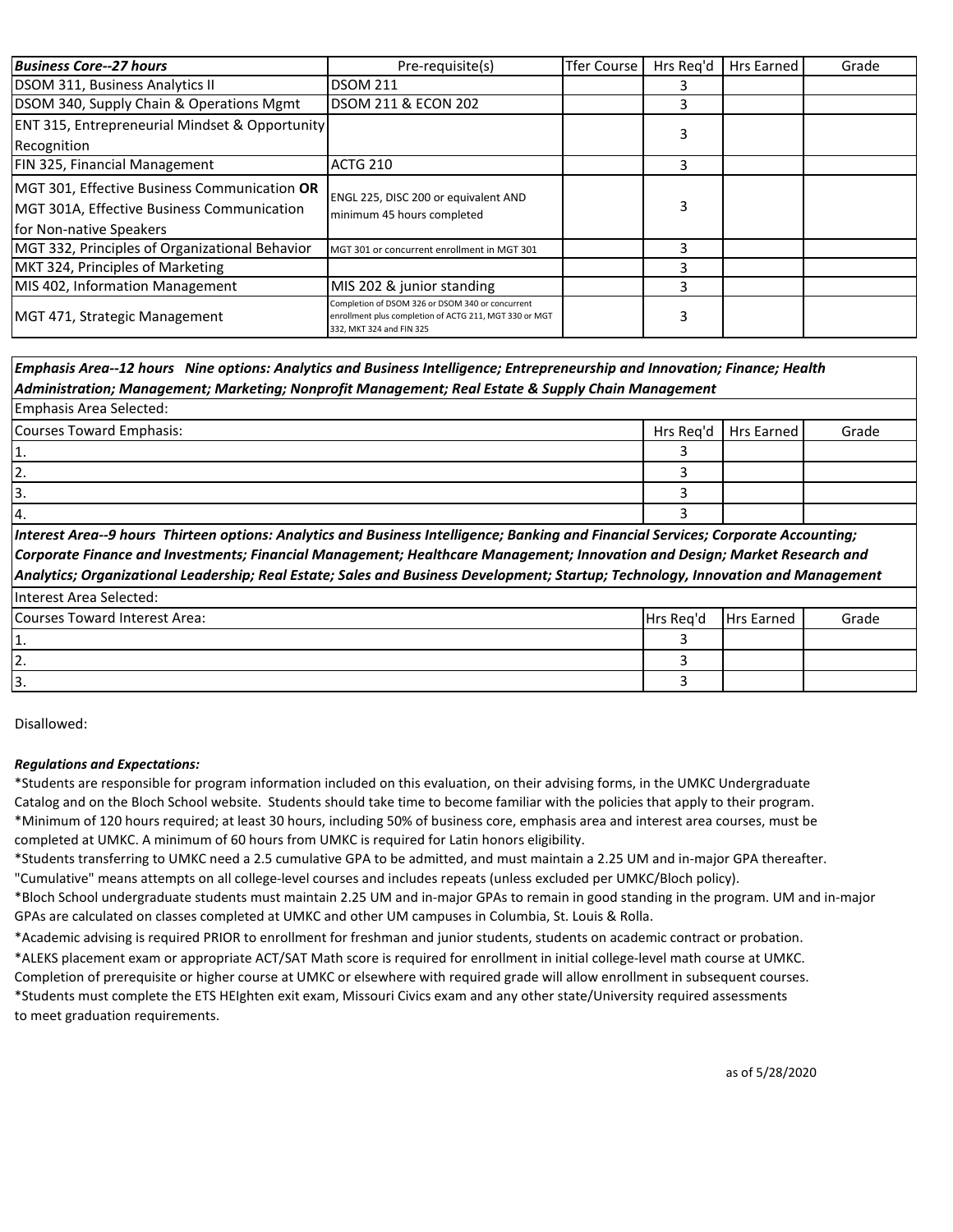

# Bachelor of Business Administration Degree Emphasis Area Options

**Emphasis Areas:** Choose one. Each emphasis is 12 credit hours. Students may take emphasis course work concurrent with business core classes and interest area courses as long as pre-requisite requirements (in parenthesis) have been met.

### **Analytics and Business Intelligence Finance**

1. MGT 367, Human Resource Analytics (MGT 337 and DSOM 211) 1. FIN 326, Financial Management II (FIN 325) or DSOM 346, Management Analysis (DSOM 340) 2. FIN 340, Global Financial Markets & Institutions (FIN 325) 2. MKT 390, Customer Data Analytics (MKT 324 and DSOM 211) 3. FIN 345, Investments (FIN 325) or DSOM 443, Project Management 4. FIN 435, Advanced Corporate Finance (FIN 326) 3. DSOM 487, Special Topics 4. ACCTNG 487, Special Topics *Possible Interest Area Combinations:*

Organizational Leadership; Real Estate; Sales and Business Development; Startup; Technology, Innovation and **Management Health Administration Health Administration** 

1. ENT 327, Designing the Business Model (ENT 315) 3. HLTH-ADM 480, The Economics of Health and Medicine (DSOM 311) 2. ENT 361, New Product Development 2. ENT 361, New Product Development 4. HLTH-ADM 481, Health Policy in the United States or ENT 364, Entrepreneurial Management and Innovation 3. ENT 412, Entrepreneurial Finance (ACTG 210 or ENT 301, & ENT 327) *Possible Interest Area Combinations:* 4. ENT 462, Entrepreneurial Experience (ENT 327 & ENT 412) Analytics and Business Intelligence; Banking and Financial Services; or ENT 329, Entrepreneurship Scholars (application required) Corporate Accounting; Corporate Financial and Investments; Financial

Analytics and Business Intelligence; Banking and Financial Services; Estate; Sales and Business Development; Startup; Technology, Corporate Accounting; Corporate Finance and Investments: **Innovation and Management** Financial Management; Healthcare Management; Market Research and Analytics; Organizational Leadership; Real Estate; Sales and Business Development

*Four Required Courses: Four Required Courses:*

- 
- 

Analytics and Business Intelligence; Banking and Financial Services *Possible Interest Area Combinations:* Corporate Accounting; Corporate Finance and Investments; Banking and Financial Services; Corporate Accounting; Healthcare Management; Innovation and Design; Market Research and Corporate Finance and Investments; Financial Management; Analytics; Organization Leadership; Real Estate; Sales and Business Healthcare Management; Innovation and Design; Development; Startup; Technology, Innovation and Management

*Four Required Courses:*

1. HLTH-ADM 471, Financial Management Issues of Health and **Entrepreneurship Entrepreneurship Entrepreneurship Human Services Organizations** 

*Four Required Courses:* 2. HLTH-ADM 477, Leadership and Management in Health Care Orgs

Management; Innovation and Design; Market Research and *Possible Interest Areas Combinations:* Analytics; Organizational Leadership; Organizational Leadership; Real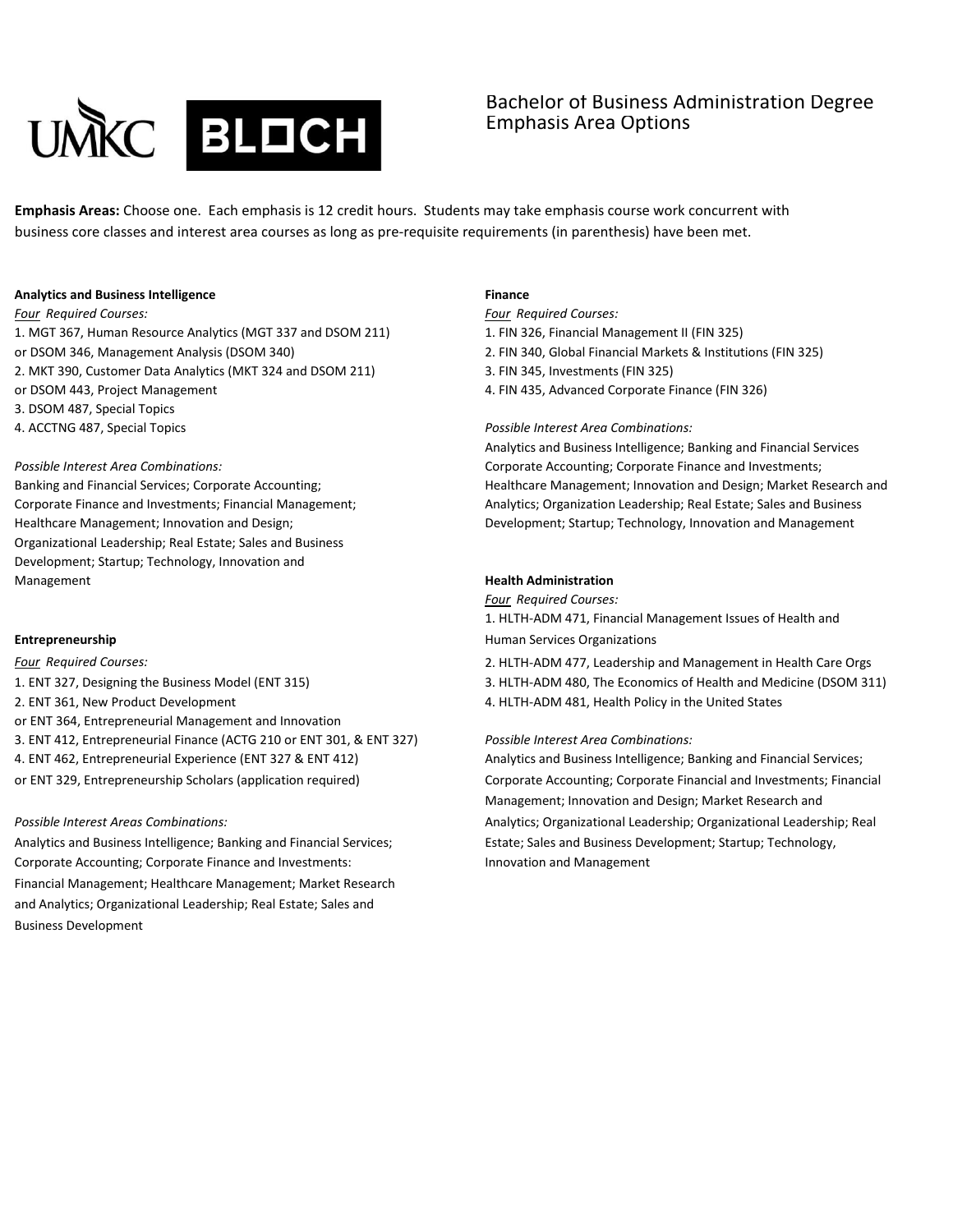*Four Required Courses: Four Required Courses:* 1. MGT 337, Managing Human Capital (MGT 332) PUB-ADM 492, Creating and Measuring Social Impact 2. MGT 370, International Management PUB-ADM 493, Nonprofit Fundraising and Development or MGT 375, Global Mindset for Managers (MGT 370) PUB-ADM 494, Leading and Managing Nonprofit Organizations or MGT 470, International Study in Business (application required) PUB-ADM 495, Voluntarism, Philanthropy & Non-Profit Sector in the U.S. 3. MGT 372, Ethics and Leadership (MGT 332 or concurrent) or MGT 410, Corporate Social Responsibility (MGT 332 or concurrent) *Possible Interest Area Combinations:* 4. MGT 360, Groups and Teams **Analytics and Business Intelligence**; Banking and Financial Services; or MGT 374, Leading a Positive Workplace (MGT 332) Corporate Accounting; Corporate Finance and Investments; or DSOM 443, Project Management Market Research and Analytics; Organizational Leadership; Real Estate;

### *Possible Interest Area Combinations:*

Analytics and Business Intelligence; Banking and Financial Services; Corporate Accounting; Corporate Finance and Investments; **Real Estate** Financial Management; Healthcare Management; Innovation and *Four Required Courses:* Design; Market Research and Analytics; Real Estate; Sales and 1. RL-EST 321, Real Estate Principles Business Development; Startup; Technology, Innovation and 2. RL-EST 421, Fundamentals of Real Estate Finance (FIN 325) Management 3. RL-EST 425, Principles of Real Estate Property Management

*Four Required Courses:*

- 1. MKT 335, Customer Insights (MKT 324) *Possible Interest Area Combinations:*
- 
- 
- 

Analytics and Business Intelligence; Banking and Financial Services; Corporate Accounting; Corporate Finance and Investments; Financial Management; Healthcare Management; Innovation and **Supply Chain Management** Design; Market Research and Analytics; Organizational Leadership *Four Required Courses:* Real Estate; Sales and Business Development (must take MKT 390); 1. DSOM 431, Quality Management and Process Improvement Startup; Technology, Innovation and Management DSOM 311 and DSOM 340)

### **Management Nonprofit Management**

or MIS 415, Managing the Information Systems Resource (MIS 202 & Jr) Financial Management; Healthcare Management; Innovation and Design; or ENT 326, Creativity, Innovation, and Problem Solving Sales and Business Development; Startup; Technology, Innovation and Management

4. FIN 340, Global Financial Markets & Institutions (FIN 325) or FIN 326, Financial Management 2 (FIN 325)

**Marketing** or MKT 430, Personal Selling

2. MKT 348, Marketing Research (DSOM 211, MKT 324) Analytics and Business Intelligence; Banking and Financial Services; 3. MKT 442, Social Media and Mobile Marketing (MKT 324) Corporate Accounting; Corporate Finance and Investments; 4. MKT 480, Strategic Marketing (MKT 335 & MKT 348 or concurrent) Healthcare Management; Innovation and Design; Market Research and Analytics; Organizational Leadership; Sales and Business *Possible Interest Area Combinations:* Development; Startup; Technology, Innovation and Management

- 
- 2. DSOM 432, Spending, Analytics, Contracts, and Risks Management (DSOM 340)
- 3. DSOM 442, Logistics, Transportation, Warehousing, and Distribution (DSOM 340)
- 4. DSOM 445, Strategic Sourcing and Supplier Relationship Management (DSOM 340)

### *Possible Interest Area Combinations:*

Analytics and Business Intelligence; Banking and Financial Services; Corporate Accounting; Corporate Finance and Investments; Healthcare Management; Innovation and Design; Market Research and Analytics; Organizational Leadership; Real Estate; Sales and Business Development; Startup; Technology, Innovation and Management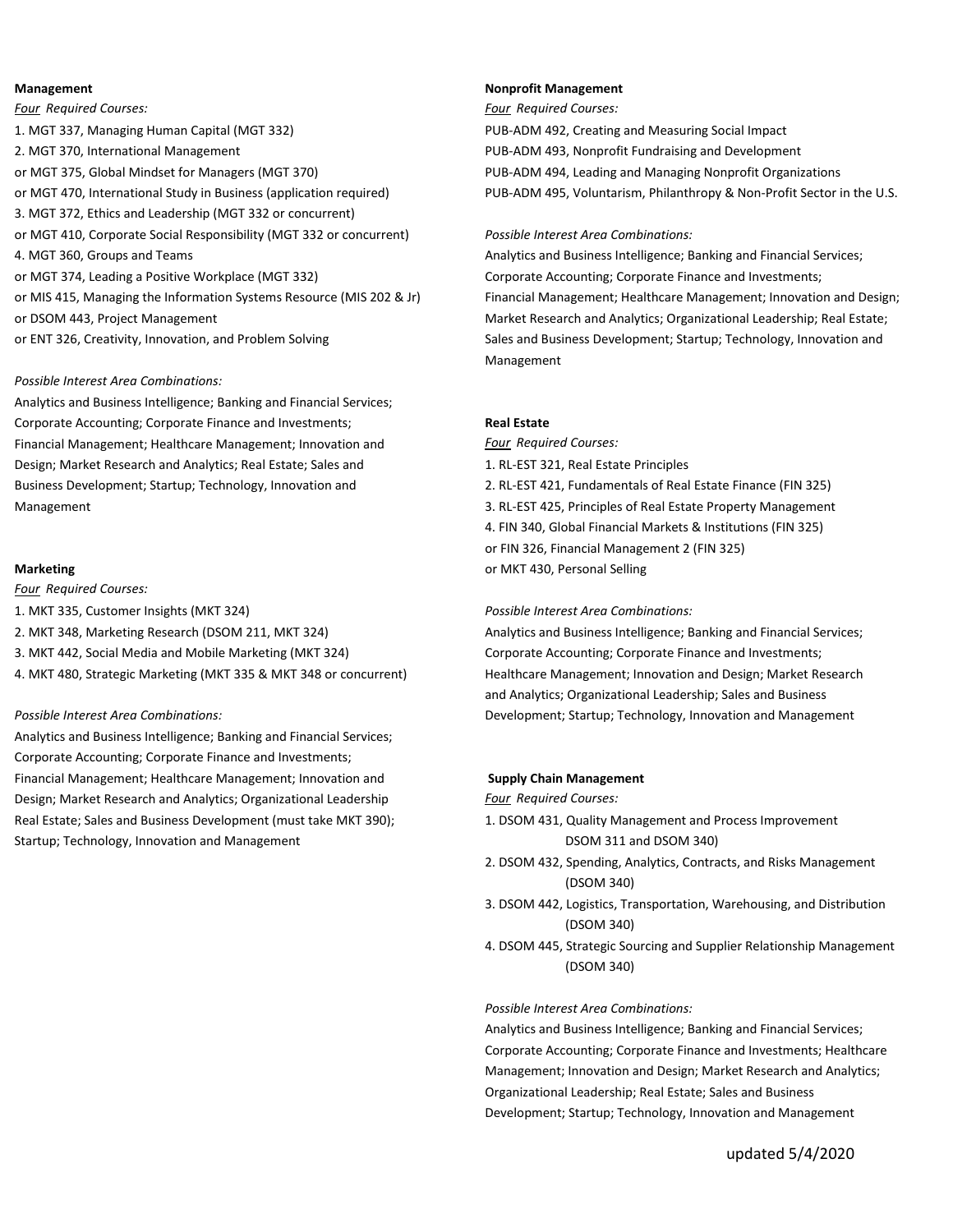

## Bachelor of Business Administration Degree Interest Area Options

**Interest Areas:** Choose one. Each interest area is 9 credit hours. Students may take interest area course work concurrent with business core classes and emphasis area courses as long as pre-requisite requirements (in parenthesis) have been met.

Interest areas are intended to complement the emphasis area to allow more in-depth study in a particular field or to develop new skills in preparation for workplace entry.

### Note:

- 1. Students may substitute other Bloch School courses to satisfy interest area requirements with Dean approval.
- 2. The same course **CANNOT** apply to both a student's emphasis area and interest area.
- 3. Interest areas are not listed on a student's official transcript. Only emphasis areas are transcripted.

### **Analytics and Business Intelligence (pending MDHE approval) Financial Management**

1. MGT 367, Human Resource Analytics (MGT 337 and DSOM 211) 1. FIN 326, Financial Management II (FIN 325) or DSOM 346, Management Analysis (DSOM 340) 2. FIN 340, Global Financial Markets and Institutions (FIN 325) 2. MKT 390, Customer Data Analytics (MKT 324 and DSOM 211) 3. FIN 345, Investments (FIN 325) or DSOM 443, Project Management or ACCTNG 307, Cost Management (ACCTNG 211) 3. DSOM 487, Special Topics or ACCTNG 487, Special Topics **Healthcare Management Healthcare Management** 

FIN 350, Introduction to Risk Management & Insurance 3. HLTH-ADM 481, Health Policy in the United States FIN 369, Payment Systems FIN 428, Commercial Bank Management (FIN 325) **Innovation and Design**

1. ACCTNG 306, Intro to the Accounting Prof & Procedures (ACCTNG 210 and or ENT 461, Social Entrepreneurship 45 credit hours completed) 2. ACCTNG 307, Cost Management (ACCTNG 211) **Market Research and Analytics** 3. ACCTNG 412, Introduction to Income Taxation (ACCTNG 211) 1. MKT 390, Customer Data Analytics (MKT 324 and DSOM 211) or ACCTNG 470, Fraud Examination (Junior standing Bloch student) 2. MKT 430, Personal Selling

### **Corporate Finance and Investments Corporate Finance and Investments or ACCTNG 487, Special Topics**

1. FIN 350, Introduction to Risk Management & Insurance or ACCTNG 307, Cost Management (ACCTNG 211) or ACCTNG 412, Introduction to Income Taxation (ACCTNG 211) 2. FIN 419, Financial Statement Analysis (FIN 325) 3. FIN 445, Advanced Investments (FIN 345) or FIN 476, Introduction to Fintech

- 1. HLTH-ADM 471, Financial Management Issues of Health and Human **Banking and Financial Services** Services Services Organizations Services Organizations Services Organizations
- Three courses from: 2. HLTH-ADM 477, Leadership and Management in Health Care Orgs
	-

- FIN 476, Introduction to Fintech 1. ENT 326, Creativity, Innovation, and Problem Solving
	- 2. ENT 327, Designing the Business Model (ENT 315)
- **Corporate Accounting** 3. ENT 364, Entrepreneurial Management and Innovation
	-

- 
- 
- 3. DSOM 487, Special Topics
-